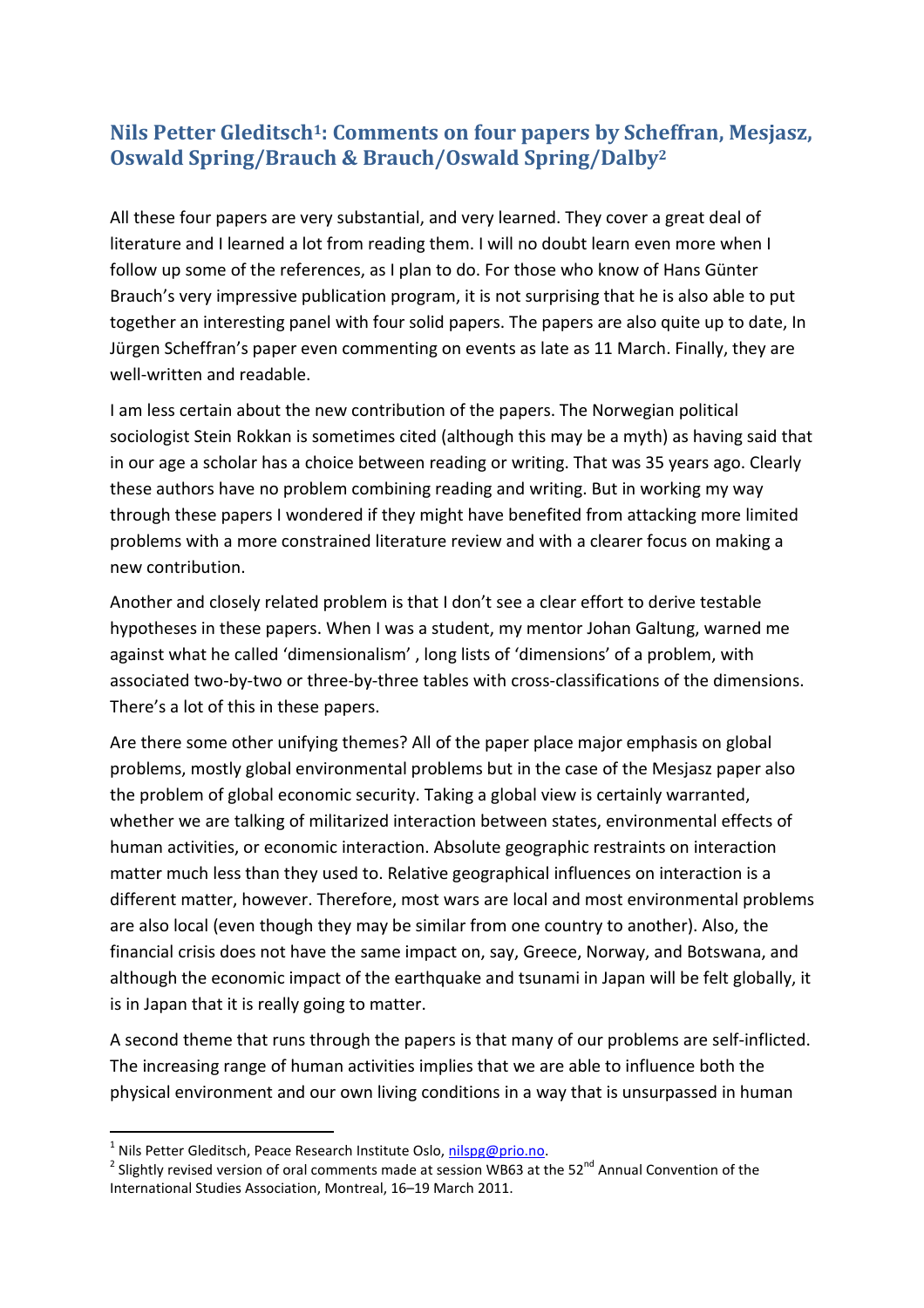history. In that sense, Paul Crutzen's term, the Anthropocene, which Brauch has adopted, is quite appropriate. Yet, a caveat is in order here, too: Although we can exert a strong influence on living conditions for all living organisms on Earth, we are still only scratching the surface of our planet and have virtually no influence beyond it, even in our own solar system. Moreover, we are by no means masters of the forces of nature, as most recently evidenced by the events in Japan. And we are completely dependent for our energy requirements on energy derived from the Sun, which remains totally outside our control. Ignoring the human influence in our planet would be folly, but exaggerating it would be a case of hubris. Moreover, the history of evolving civilization is in many ways a story of how man has mastered nature. To the extent that there is implication in these papers that our mastery of nature is entirely a bad thing, I would disagree.

A third theme that runs through all papers is a certain pessimism about the human condition and its future, although this is much clearer in the two Brauch & Spring papers than in the other two. Personally, I take a much more optimistic view of the world. The increasing global reach of human activities makes it possible for us to create global problems, such as global warming, but also to build a better world society. So, today, we are richer, healthier, live longer, fight fewer wars, and use violence less than has been the case historically. I don't get much of a sense of these success stories in these papers. I can recommend books by Indur Goklany (The Improving State of the World), Matt Ridley (The Rational Optimist), and others as an antidote.

A final, common problem with these papers is that despite the lip service that is paid to the need for cross-disciplinary research to solve the big problems, none of the papers actually draw much on original research in the natural sciences, with a partial exception for Jürgen Scheffran's paper. I see few if any references to Science or Nature.

Then some specific comments on the individual papers, in the order they were presented:

I begin with the Brauch/Spring/Dalby paper on 'political ecology for the anthropocene'. This paper argues that we need a fundamental rethinking of the relationship between humankind and nature. I am not so convinced. A call for new thinking is hard to contradict. After all, who wants to speak out in favor of 'old thinking'? Nevertheless, I don't think we're well advised to call for 'new thinking' every time we come up with a new problem. I personally think that good, old-fashioned social science can make a significant contribution to analyzing the causes and consequences of global warming. My main personal research interest is in the possibly security implications of climate change and as the Scheffran paper well illustrates, the last few years have seen a very impressive growth of new research in this area. The Brauch & Spring is also the one that calls most strongly for cross-disciplinary research. Since the references are missing, it is hard to judge how much it draws on the natural sciences, but I suspect not a whole lot. For instance, in commenting on the incidence and impact of natural disasters (p. 17), the paper cites a paper from 2006 by two human geographers. But there is a very lively and nuanced debate about this among climatologists, oceanographers, etc. As a social scientist, I am not competent to participate in that debate, but it is clearly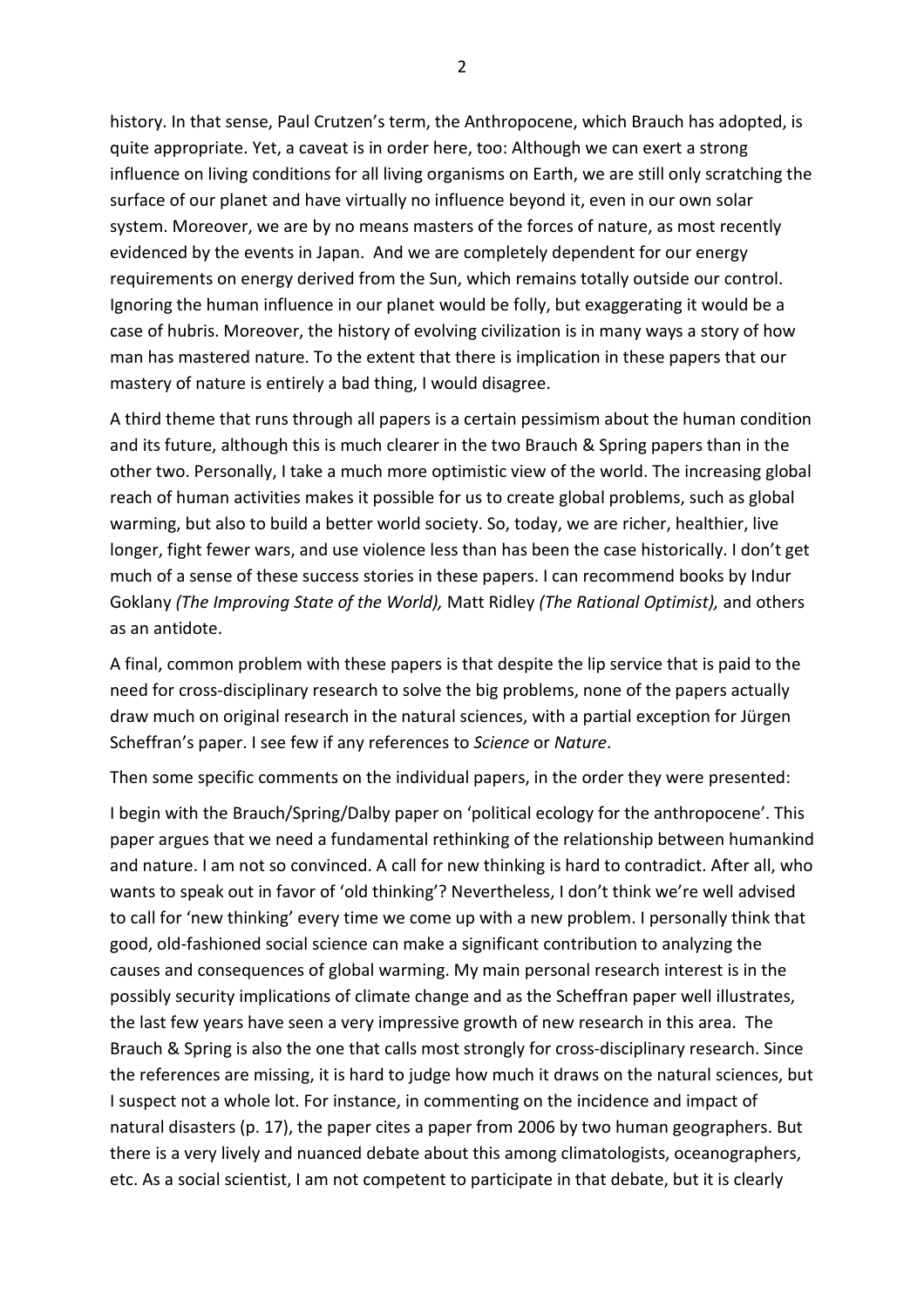important to monitor it if we want to take the incidence of natural disasters as a startingpoint for assessing the social effects.

The conclusion on p. 25 that political events cannot be predicted could probably need a bit more substantiation than just saying that 'the cold war has convincingly demonstrated' this and a reference to Braudel. I don't think Bruce Bueno de Mesquita would agree. And even if we didn't have the tools in 1989 to predict the end of the Cold War, or at least not the timing, that doesn't mean that social scientists may not be able to develop such tools in the future.

This paper talks about 'a downward spiral' in terms of global change, even coping strategies are dismissed as 'asset stripping exercises' (p. 31). This pessimism is even stronger in the Spring/Brauch paper, which argues that a cornucopian vision of business as usual has brought the world to a major environmental and economic crisis. Actually, as I understand the cornucopian position, its essence is not business as usual, but rather an emphasis on man's capacity to innovate and change that enables us to deal with new problems when they arise. This paper also argues that if people fail to realize where we are heading, it must be because they have a mindset with cultural lenses that prevent them from seeing reality, or else they are manipulated by cynical self-serving elites and the mass media. However, in a paper that lists all the world's ills as if we were relentlessly marching towards doom, without listing any of the success stories that I've just mentioned, this exposes the authors to the charge that they may not themselves be free of certain cultural lenses that make them perceive the world in a particular way. For instance, on p. 3(note 2) the authors maintain that malaria is 'spreading worldwide', but the WHO's World Malaria Report 2010 speak of remarkable progress in combating malaria and a 20% reduction in malaria deaths in the first nine years of the millennium.

This paper also touches peripherally on some notions that I would regard as rather outdated, such as the possible environmentally benign effect of authoritarian government (p. 10) and the idea of the peaceful and environmentally-friendly savage (p. 5). Neither of these notions find much support in today's academic literature and my advice would be to leave them out unless they can be substantiated.

I have a great deal of sympathy for the idea of a sustainable peace, combining the goal of sustainable development (in itself a combination of environmental and economic goals) with peace. But I think we are much closer to realizing this goal than the authors of this paper give us credit for. I note that the authors present the world relentlessly marching towards increasing liberalism and that associated disasters derive from this. But surely there are many major human disasters in the past that happened under very different circumstances; such as the many environmental disasters in the former Soviet Union or the world's largest tragedy of one-sided violence, the 'Great Leap Forward' in China from 1958-1961. According to the most recent research by Hong Kong historian Franz Dikötter based on Chinese party archives, this campaign claimed at least 45 million lives in four years.

3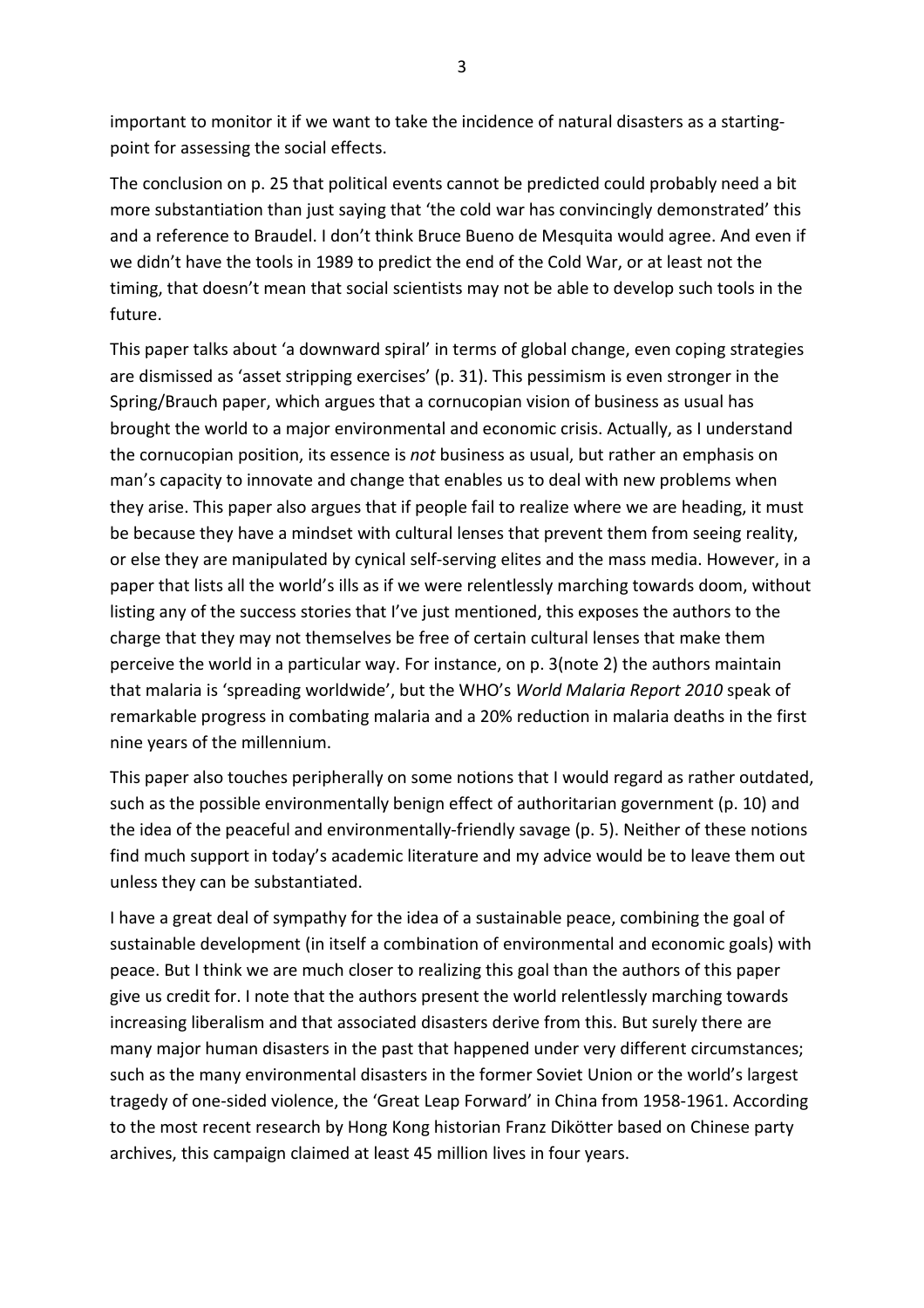Jürgen Scheffran's paper in my view provides a much more balanced assessment of the research literature on the security implications of climate change. I agree completely with the assessment that 'global warming is a fundamental challenge' (p. 3) but his summary of the literature shows that from what we know so far about possible security effects, there is currently little basis for future scenarios involving major violent conflict. The question remains about this paper, too, where it's original contribution lies, besides providing a good summary of the literature. I found the emphasis on 'stability' in the opening pages quite refreshing, but it also raises a number of issues: Was the past ever 'stable' in environmental terms? Would the present be stable even in the absence of global warming? Can we learn to live with instability? The 2007 report from the German Advisory Council on Global Change (WBGU), cited in the paper, speaks of 'an originally stable political and social situation', but I wonder if this is any more than a hypothetical construct. Another problem is that I felt that the focus on stability was lost in the final sections of the paper, which goes on to talk about social networks, reviews the empirical evidence for a relationship between resources and conflicts, and discusses how to do integrated assessments of social effects of climate change. I think this would be a stronger paper if it held more closely to the original idea of analyzing the conditions for stability and the consequences of instability. Also, given the author's academic background and his role in a major cross-disciplinary environment at the University of Hamburg, which bridges the divide between the natural and social sciences, puts him in a unique position, which I hope he will exploit more in future papers.

Finally, the paper by Czeslaw Mesjasz. This paper is not so much about the environment, but borrows from the environmental literature on vulnerability and tries to use it in a conceptual discussion of economic insecurity. This is, of course, an issue that unfortunately has become much more topical with the recent financial crisis. Czeslaw starts from the premise that like other cases of 'fuzzily defined normative concepts', vulnerability is a bit of a buzzword. The relationship with security is quite simple if you equate vulnerability with insecurity. But that doesn't necessarily get you very far, given the many competing definitions, wider and narrower, of the security concept. I found the overview of different approaches quite instructive. But once again the question arises of what the specific contribution of this paper is. Here are some questions that came to my mind: Does vulnerability predict to problems like recurrent conflict or serious human rights violations? What variables do the various vulnerability measures have in common? Would a factor analysis reveal that there is a common vulnerability factor – or are we talking about a multidimensional phenomenon? I completely agree with the author when he says on p. 39 that the literature on vulnerability 'leaves the reader with an impression of an "overflow" of definitions and interpretations', and I hope that in the next version of this paper, the author has undertaken more of a bushclearing and zeroed in on the concepts and definitions that seem more promising. For example, I like the discussion of Amartya Sen's argument about entitlements, probably among the approaches discussed in the paper this is the one with the best theoretical foundation. Perhaps it would have been better to make this the centerpiece of the argument of the paper and relate other approaches to Sen's argument.

4